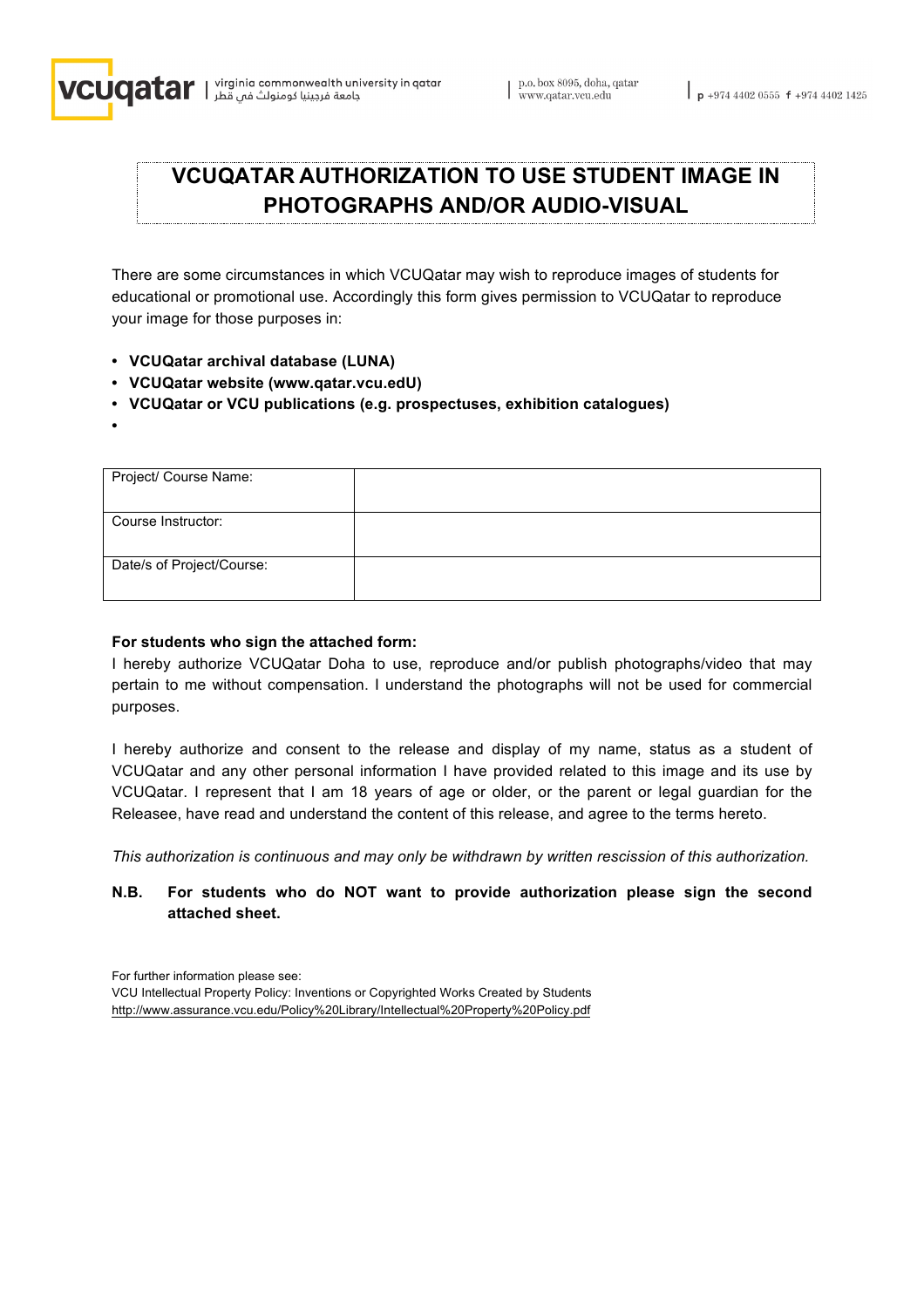

#### **VCUQATAR AUTHORIZATION TO USE STUDENT IMAGE IN PHOTOGRAPHS AND/OR AUDIO-VISUAL**

| Student Name: | Student ID Number: | Signature |
|---------------|--------------------|-----------|
|               |                    |           |
|               |                    |           |
|               |                    |           |
|               |                    |           |
|               |                    |           |
|               |                    |           |
|               |                    |           |
|               |                    |           |
|               |                    |           |
|               |                    |           |
|               |                    |           |
|               |                    |           |
|               |                    |           |
|               |                    |           |
|               |                    |           |
|               |                    |           |
|               |                    |           |
|               |                    |           |
|               |                    |           |
|               |                    |           |
|               |                    |           |
|               |                    |           |
|               |                    |           |
|               |                    |           |
|               |                    |           |
|               |                    |           |
|               |                    |           |
|               |                    |           |
|               |                    |           |
|               |                    |           |
|               |                    |           |
|               |                    |           |